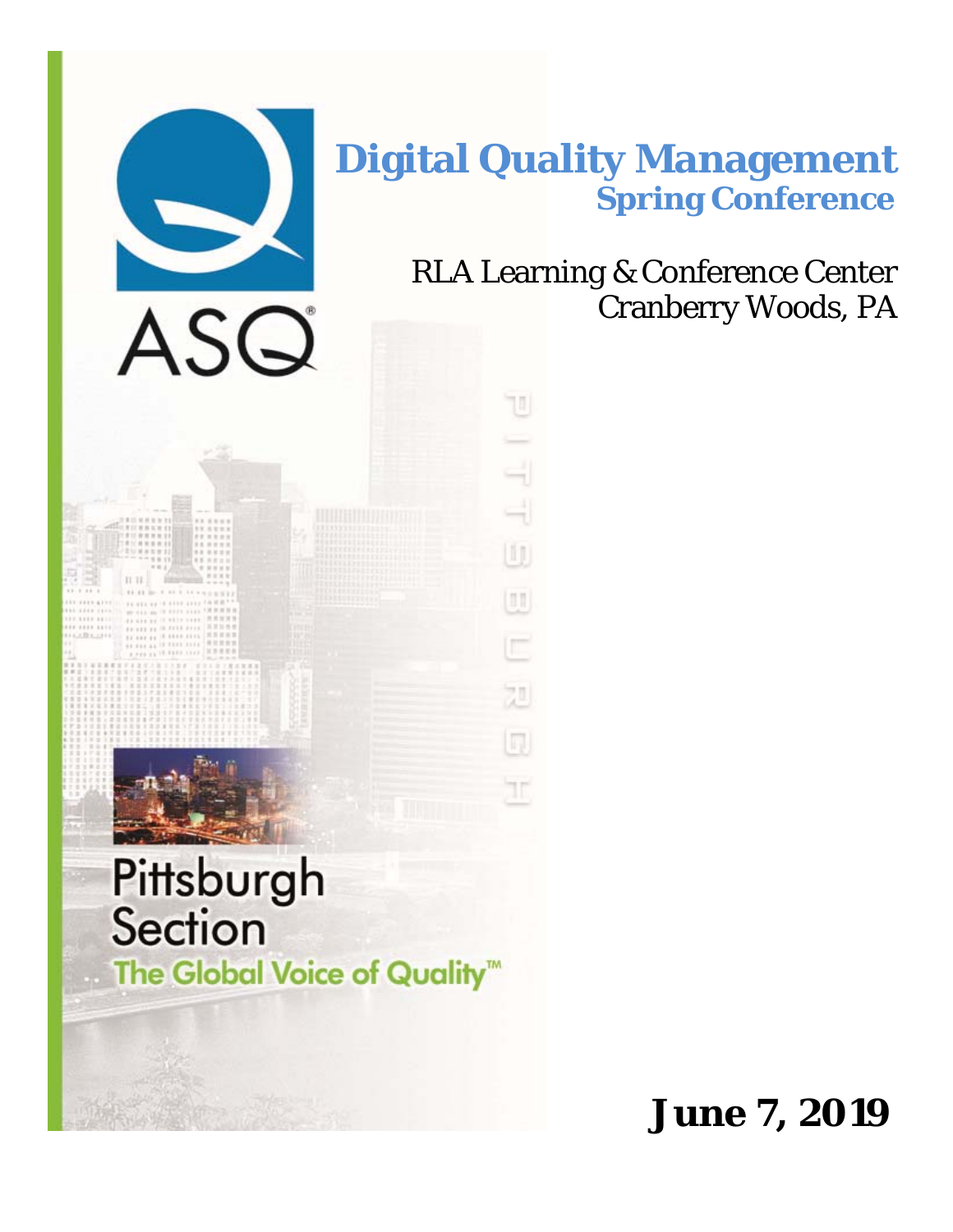Pittsburgh Section  **Table of Contents** The Global Voice of Quality<sup>\*\*</sup>

**12 ABOUT THE CONFERENCE AGENDA AT A GLANCE Jared Evans Where Quality, Technology and Humans Meet Kevin Gallagher The Use of Experimental Design (DOE) Methods to Develop Robust Products with Less Variation in Production Elliott Levenson Full-Spectrum Test Automation in DevOPS Implementation Glenn Cottrell Digitizing QA in Homebuilding: The Economic Case for Investing in Digital Technologies Anatoliy Belilovskiy Project Management For WOW Results Vaishali Hegde Raluca Coulson Jason Bologna Case Study: Effective use of Digital Tools in Product Development to Reduce CoNQ RECERTIFICATION RECEIPT**  06 07 09 03 11 05 10 12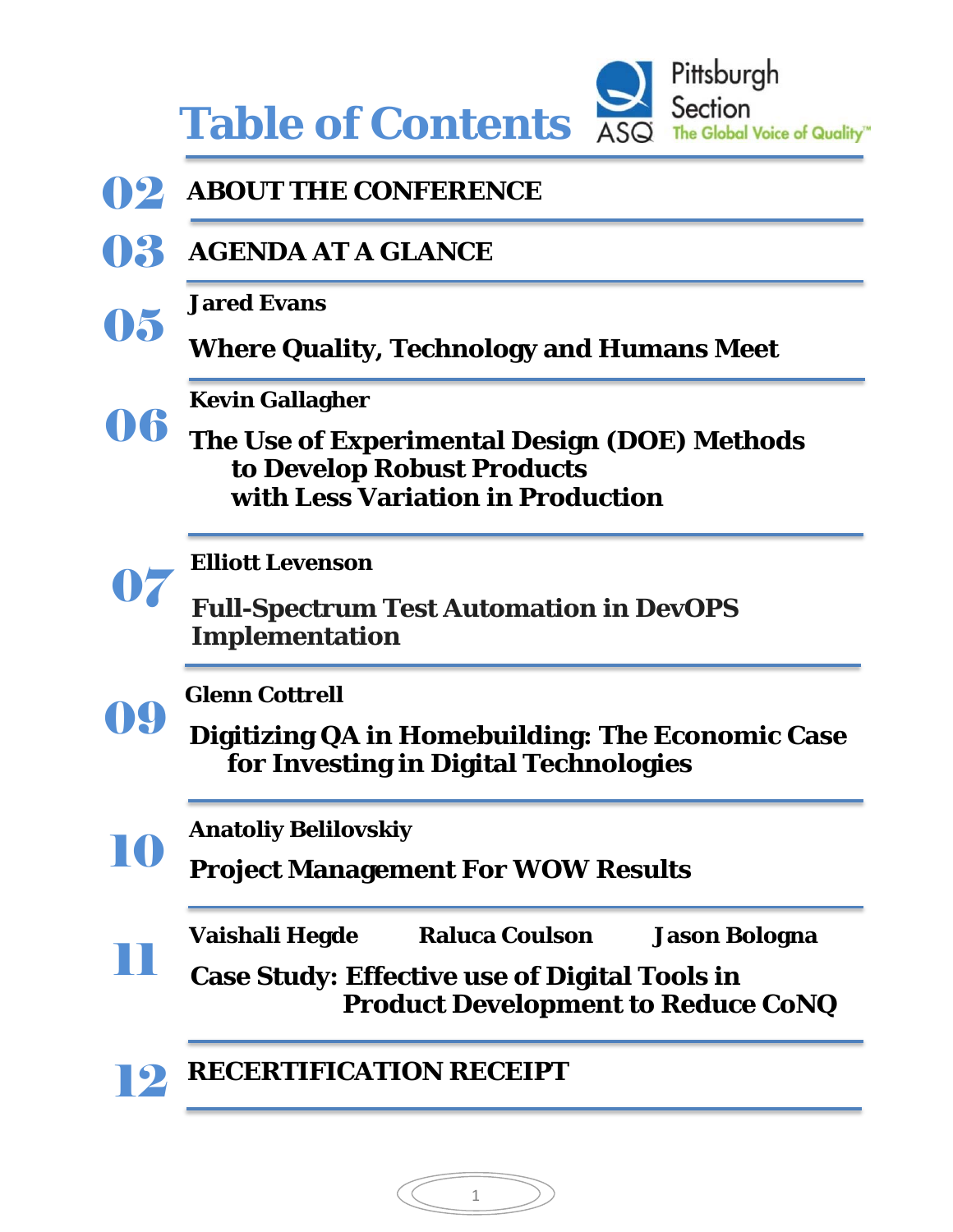



The ASQ Pittsburgh Section Senior Leadership Committee would like to welcome you to the 2019 Quality Conference!

Industry leaders will share their knowledge, experiences, case studies, and practical advice on **how digital tools and systems reduce Cost of Poor Quality,** which allows for higher profit margins.



# **Postitive Impact of Digital Quality Management**

# **What is INDUSTRY** 4.0**?**

|                                      | 18th century                    | 19th century                                                                | <b>Mid 20th century</b>                                          | <b>Today</b>                                                                       |  |
|--------------------------------------|---------------------------------|-----------------------------------------------------------------------------|------------------------------------------------------------------|------------------------------------------------------------------------------------|--|
| <b>Enabling</b><br><b>Technology</b> | Steam power                     | Electricity                                                                 | <b>ICTs</b><br>Electronics                                       | Cyber physical systems,<br>Internet of things (IoT),<br>networks                   |  |
| Production<br>Change                 | Mechanical production           | Mass production and<br>assembly lines                                       | Automation and<br>networked production                           | Intelligent, flexible,<br>distributed production                                   |  |
| Quality                              | Quality 1.0:<br>Self-inspection | Quality 2.0:<br>Inspection / control /<br>assurance / military<br>standards | Quality 3.0:<br>Software for QMS,<br>improvement and<br>planning | <b>Quality 4.0:</b><br><b>Continuous quality</b><br>with real-time data<br>and loT |  |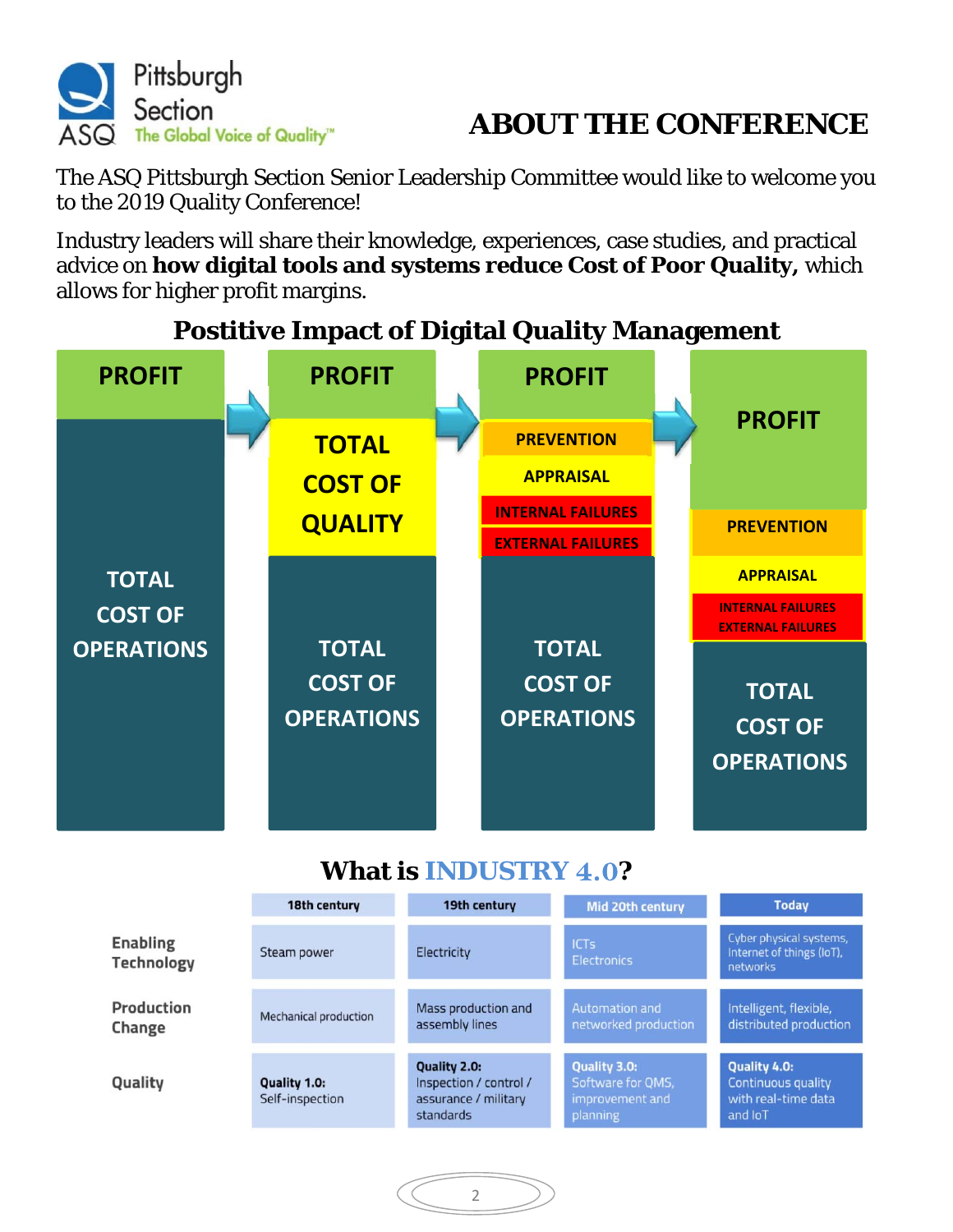



# **Digital Quality Management Spring Conference**

|                | <b>Topic</b>                                                                                                           | <b>Speaker</b>                                    | <b>Duration</b> | <b>Start</b> | <b>End</b> |
|----------------|------------------------------------------------------------------------------------------------------------------------|---------------------------------------------------|-----------------|--------------|------------|
|                | <b>REGISTRATION</b>                                                                                                    | 35 minutes                                        | 7:15            | 7:50         |            |
| <b>Intro</b>   | Welcome<br>Intro to ASQ Pittsburgh Section                                                                             | Cassie<br>Jodon                                   | 30 minutes      | 8:00         | 8:30       |
| <b>Speaker</b> | <b>Where Quality, Technology</b><br>and Humans Meet                                                                    | Jared<br><b>Evans</b>                             | 60 minutes      | 8:30         | 9:30       |
|                | <b>BREAK: Snacks &amp; Refreshements</b>                                                                               | 30 minutes                                        | 9:30            | 10:00        |            |
| <b>Speaker</b> | The Use of Experimental Design (DOE)<br>Methods to Develop Robust Products with<br><b>Less Variation in Production</b> | Kevin<br>Gallagher                                | 60 minutes      | 10:00        | 11:00      |
| <b>Speaker</b> | Full-Spectrum Test Automation in<br><b>DevOPS Implementation</b>                                                       | <b>Elliot</b><br>Levenson                         | 60 minutes      | 11:00        | 12:00      |
|                | <b>LUNCH: Buffet</b>                                                                                                   | 60 minutes                                        | 12:00           | 1:00         |            |
| <b>Speaker</b> | Digitizing QA in Homebuilding:<br>The Economic Case for Investing in<br><b>Digital Technologies</b>                    | Glenn<br>Cottrell                                 | 60 minutes      | 1:00         | 2:00       |
| <b>Speaker</b> | <b>Strategic Project Management</b><br>for WOW! Results                                                                | Anatoliy<br><b>Belilovskiy</b>                    | 60 minutes      | 2:00         | 3:00       |
| <b>Speaker</b> | Case Study: Effective use of Digital Tools<br>in Product Development to Reduce CoNQ                                    | Vaishali Hegde<br>Raluca Coulson<br>Jason Bologna | 60 minutes      | 3:00         | 4:00       |
|                | <b>NETWORKING</b>                                                                                                      |                                                   | 30 minutes      | 4:00         | 4:30       |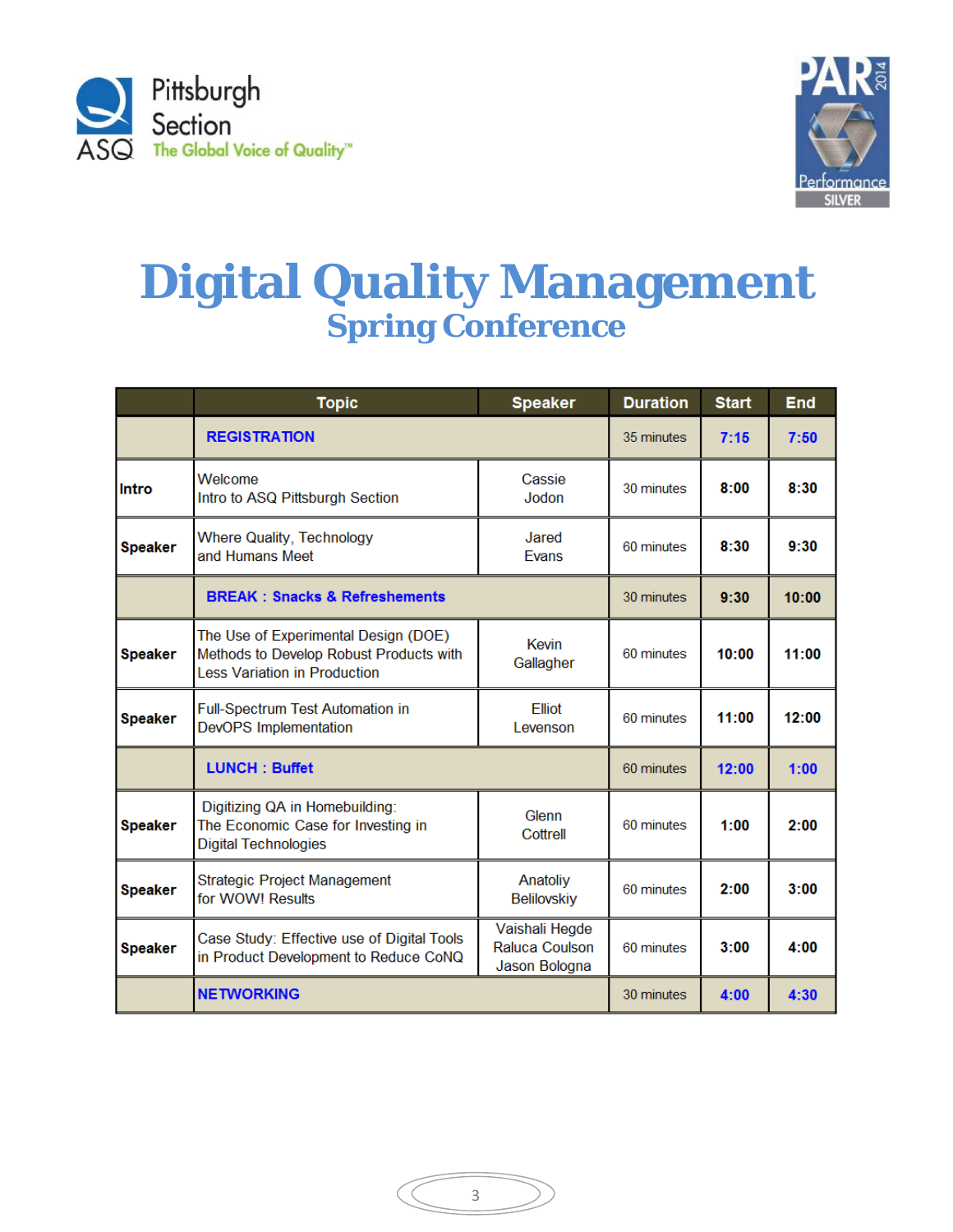

# **Morning Sessions**

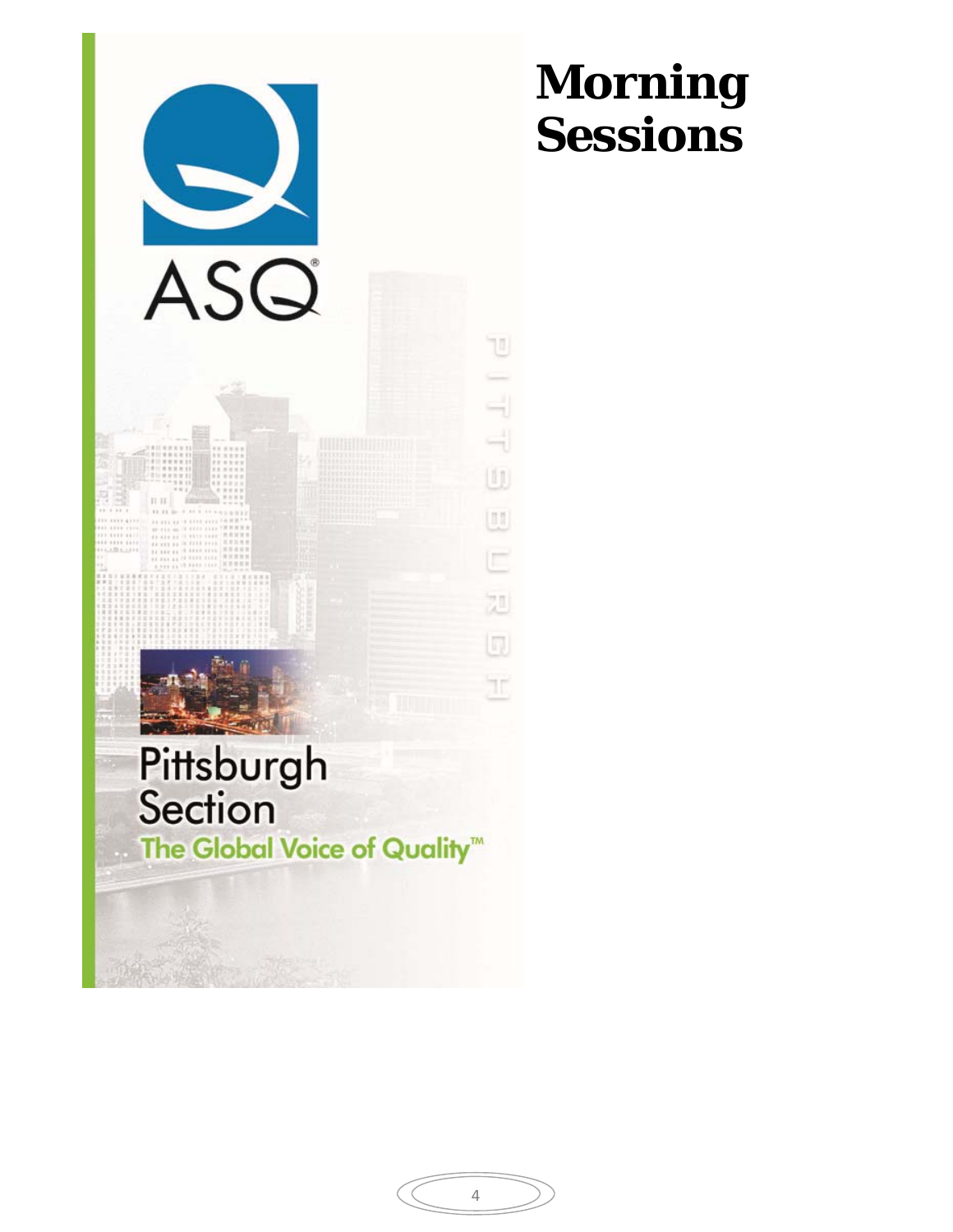

 **Jared Evans**  Professional Instructor and Lean Process Coach **MasterControl** 

# **Where Quality, Technology and Humans Meet**

### **Presentation Abstract**:

The manufacturing industry continues to trend heavily toward automated and connected technology – including artificial intelligence (AI), data analytics and smart manufacturing – a movement called Industry 4.0, or digital transformation. While this and its quality counterpart, Quality 4.0, offer unprecedented advances in automation, data-driven intelligence and productivity, it has left the people involved in both manufacturing and quality functions feeling displaced and uncertain about their future.

Like the first, second and third industrial revolutions before it, Industry 4.0 represents major changes in the way products are manufactured, changes that can be seen as threats to the role of human personnel. However, it also signals an important opportunity to shift quality processes, systems and methods of collaboration from isolated to integrated. This shift has been difficult for quality teams to make in the past due to organizational barriers such as lack of support, minimal cross-functional ownership of quality, and fragmented core processes and systems.

Harmonizing and automating processes and systems can allow quality professionals to refocus from simply executing quality, to improving and innovating it. Like all true innovation, this is something that can only be achieved through human ingenuity.

As companies continue to implement Industry 4.0, the next industrial revolution, called Industry 5.0, is already upon us. Using the technology of Industry 4.0 as a foundation, Industry 5.0 reintroduces the human touch and human intelligence into the equation. Employees will no longer work in parallel to technology, but collaborate with it. On the cusp of this new movement, attempting to replace people with technology would be a critical misstep.

This session will examine how and why preserving the human element is critical to the manufacturing landscape of today – and tomorrow.

### **Biography:**

Jared Evans has over two decades of experience in quality engineering, training and internal auditing in the high-volume semiconductor industry, and in retail sales and management. Evans has served as a consultant for Fortune 500 companies such as Intel, Micron, Target and Macy's. He has conducted thousands of training sessions and over 550 internal audits – many involving ISO 14000 and ISO 9001 – and safety audits. Evans also has extensive experience as an auditee in factory audits evaluating safety, performance, and equipment processes covering manufacturing metrics and benchmarking. Throughout his career, Evans has successfully facilitated innovation and change in technology-intensive environments using quality management, lean manufacturing and project management principles. Evans holds an associate degree in information systems and a bachelor's degree in technology management. He is a member of ASQ, the Society of Manufacturing Engineers (SME), the Institute of Industrial and System Engineers (IISE), and the Association for Talent Development (ATD).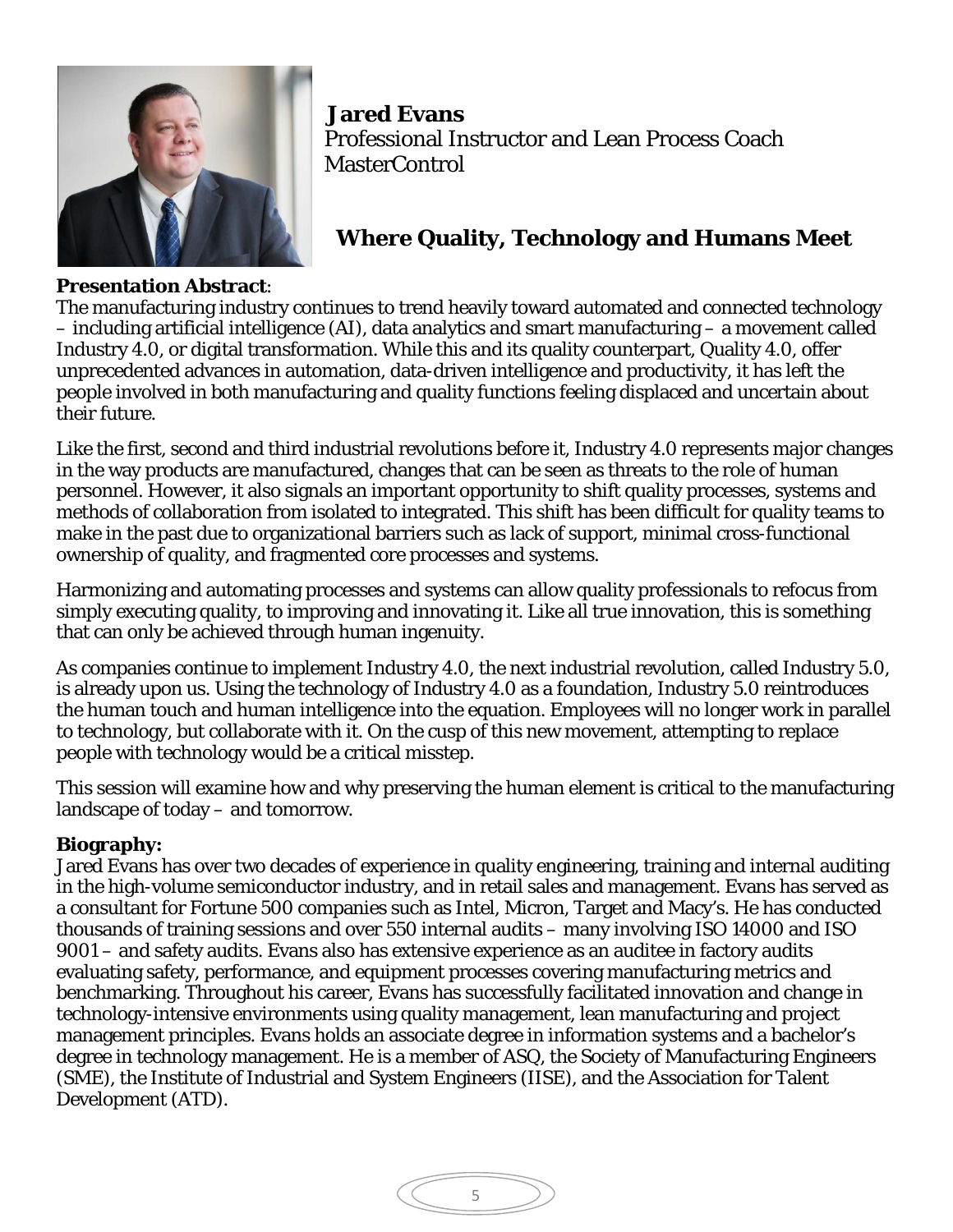

 **Kevin Gallagher Scientist** PPG Industries, Corporate Science & Technology

# **The Use of Experimental Design (DOE) Methods to Develop Robust Products with Less Variation in Production**

### **Presentation Abstract**:

During the early days of Six Sigma deployment, many companies realized that there were often limits to how much variation can be removed from an existing process. To get beyond those limits would require that products and processes be designed to be more robust and thus inherently less variable. In this presentation, the concept of product robustness will be explained. The majority of the presentation will focus on demonstrating how to use Design of Experiment (DOE) techniques to find product or process settings that would enable the product to exhibit less variation in critical-toquality characteristics. There will be discussion on what types of experimental strategies are most suitable when seeking to develop robust products, how to build empirical models from the resulting data and how to identify the factor settings that will produce the most robust products. Monte Carlo simulations will be used to predict the capability of the product based on the optimized factor settings. JMP statistical software will be used to illustrate the design and analysis of the experiments and the evaluation of the predicted capability.

#### **Biography:**

Kevin Gallagher has been actively involved in Six Sigma training at PPG Industries for more than 20 years. Kevin is a scientist with a Ph.D. in Polymer Science from Penn State University. Since a first class in Strategy of Experimentation over 26 years ago, Kevin has had a passion for the application of statistically designed experiments (DOE).

In 1999, Kevin completed Black Belt training with Six Sigma Associates and a few years later was a member of a team that internalized Six Sigma training at PPG (known internally at PPG as Sigma Logic). PPG Industries is a world leader in paints and coatings with over \$15 billion in annual sales to a wide variety of markets. At the Coatings Innovation Center in Allison Park, PA where Kevin works, there is a strong focus on the development of innovative new products. Product robustness is a key competitive advantage.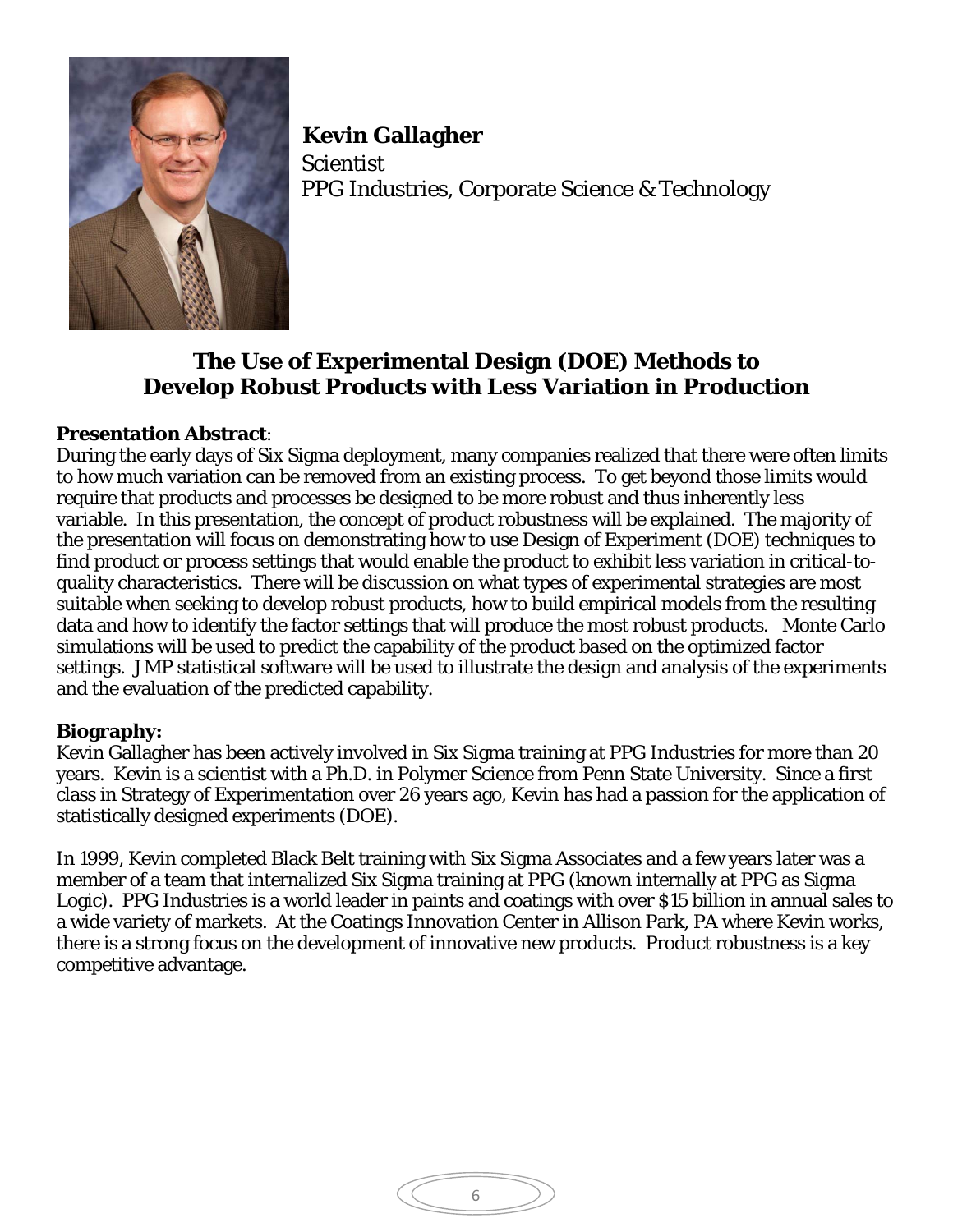

**Elliott Levenson** Test Automation Architect Duquesne Funds LLC

## **Full-Spectrum Test Automation in DevOPS Implementation**

### **Presentation Abstract**:

A structured, sequenced well-vetted plan which accounts for budget, schedule and training is the key to implementation of DevOPS with Full-Spectrum Test Automation. The plan must be based on accepted Software Engineering and Quality Assurance principles. Application Lifecycle Management and Test Tool selection criteria must be established with an eye towards ease of implementation, support of Continuous Integration and Continuous Delivery, cost and maintainability.

Full spectrum test automation includes:

- 1. Unit Testing.
- 2. Performance Testing (Web Test, Load Test and Monitoring)
- 3. Data Quality Testing.
- 4. UI Application Testing.
- 5. Web Services Testing.
- 6. Mobile Device Testing.

Tests may be executed on the Cloud or on a local ring to VMs, Machines and Mobile Devices. A sample of various testing tools may be demoed including Automated UI Testing with Selenium and Protractor; Unit Testing with Jasmine and Karma and Performance Testing with JMeter.

#### **Biography:**

Elliott Levenson has 23 Years of experience in Quality Assurance and Software Testing in diverse domains and in a variety of Roles ranging from Director of Web Services to Agile Product Owner for Test Automation. He is currently a Test Automation Architect. He is a member of ASQ and IEEE. Elliott has a background in DevOPS Implementation, Software Test Automation, Performance Testing, Device Testing, Agile and Quality Assurance on projects large and small. He has more than a decade of experience in the research environment.

He has formal training on Project Management and CMM. Elliott has a B.S. in Computer Science and an MSIS in the Data Analytics Concentration. Elliott served many years in the National Guard and Army Reserve with Tours of Duty in Bosnia with the 35<sup>th</sup> Infantry Division and in Iraq with the U.S. 1<sup>st</sup> Cavalry Division.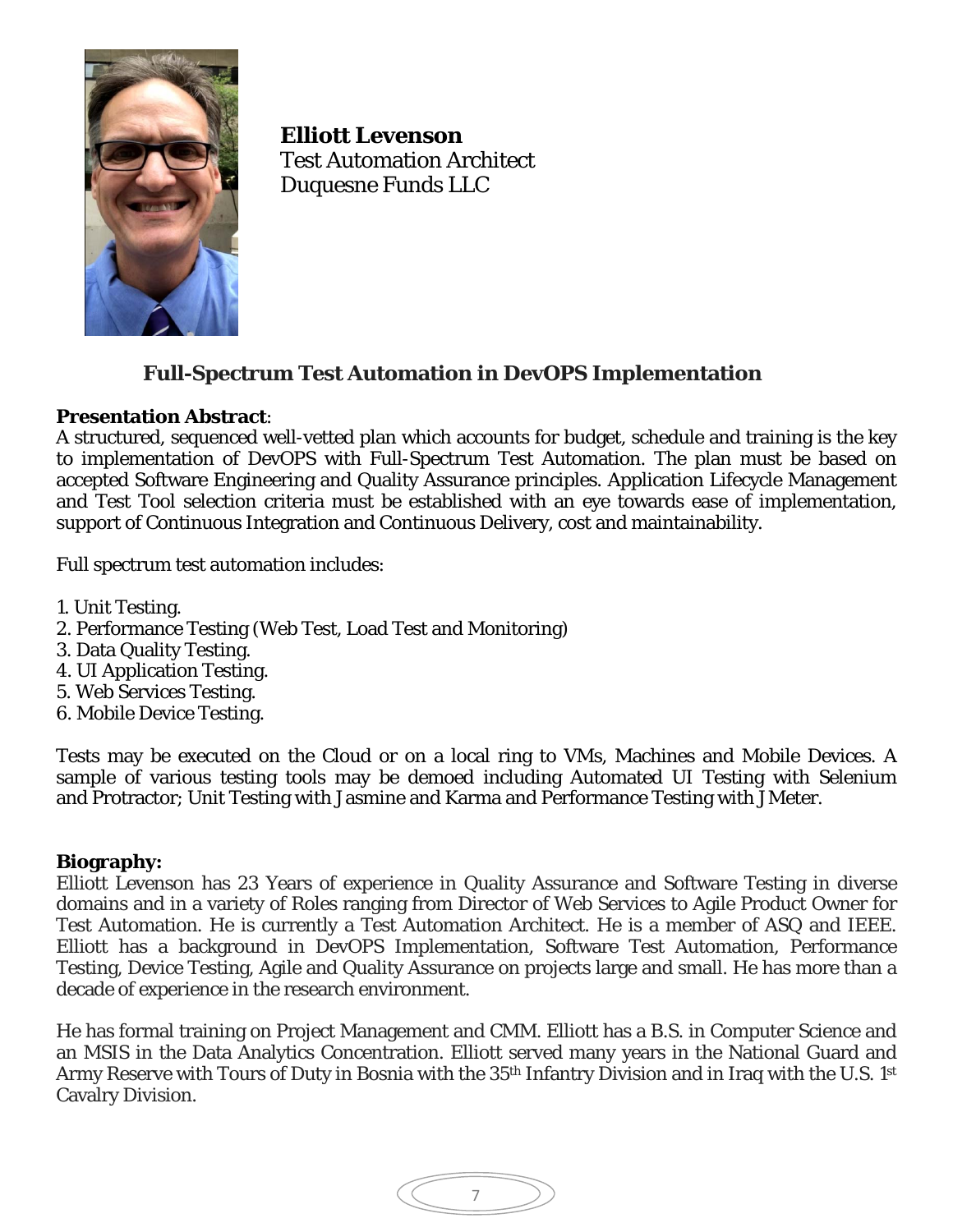

# **Afternoon Sessions**

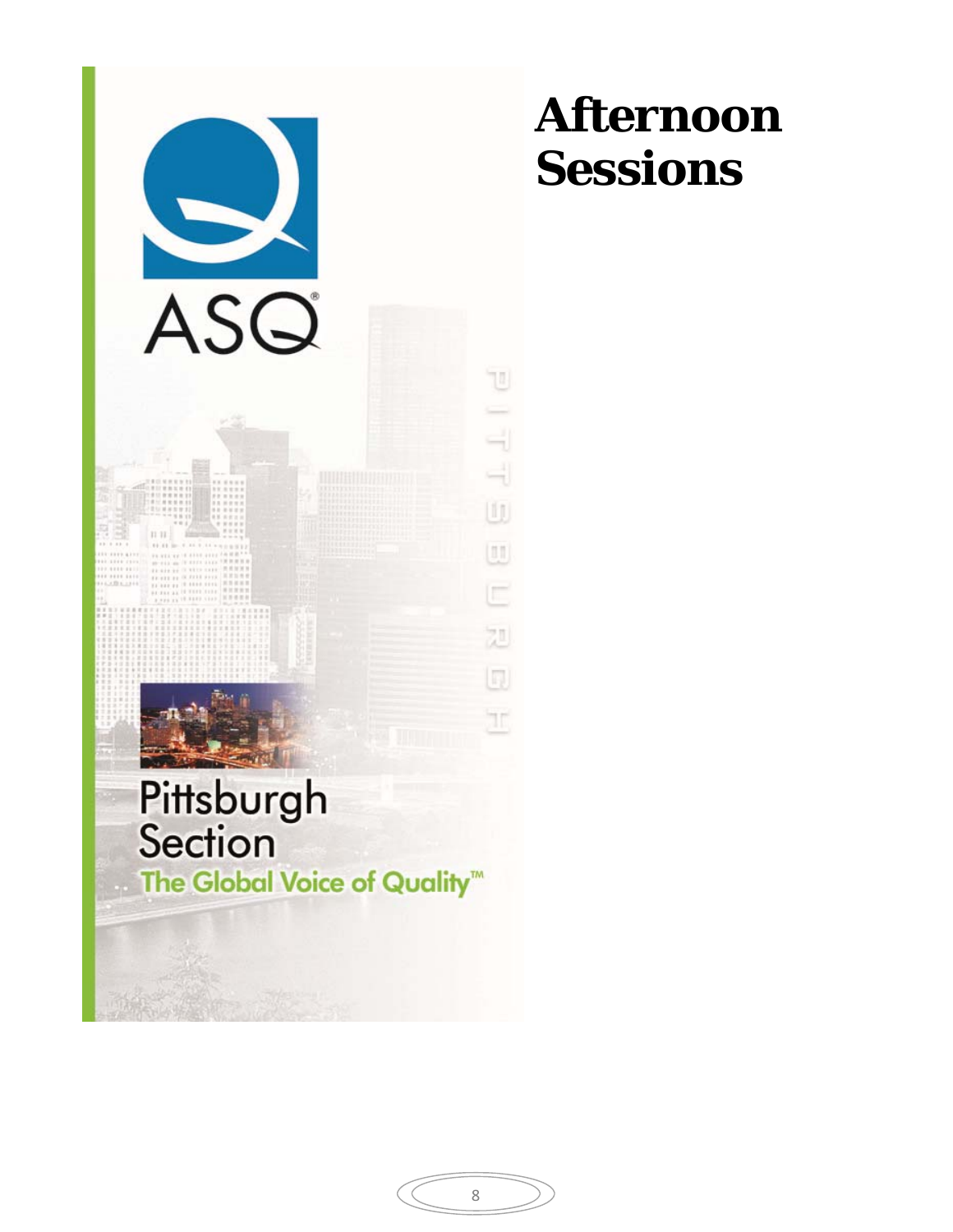

 **Glenn Cottrell** Managing Director Builder Solutions IBACOS

# **Digitizing QA in Homebuilding: The Economic Case For Investing in Digital Technologies**

### **Presentation Abstract**:

Roughly 1 million new homes are built each year at an average selling price of nearly \$400k. Yet, quality in homebuilding is not commonly defined nor is it easily quantified. That is, until you reserve **more than 5% of the sales price** of each home to pay for anticipated future failures; in effect, establishing a base cost on poor construction quality.

Unfortunately, failure costs in homebuilding are not limited to post-sale losses such as warranty claims and liability payouts. Cost of Poor Quality in homebuilding also reveals itself 'inside' a builder's operations as prolonged cycle times, increased cost variances, higher employee turnover, and reduced customer satisfaction to name a few – the financial impacts of each can be, and ought to be, measured by each builder.

What if homebuilders could reduce these overall quality dollars by leveraging technology – spend more on doing things right the first time *(Prevention)* and less on anticipated losses *(Failure)*, all while building a better home for their customers? What might that true economic opportunity be?

With current homebuilder margins hovering between 5-6%, looking for added margin by eliminating operational 'waste' makes a lot of sense. Answering questions such as "What is the bottom-line impact of a single day 'saved' on the construction site?" and "How much might increased customer satisfaction contribute to the bottom-line?" become important in determining where to focus and what to invest.

### **Biography:**

Glenn is directly responsible for all aspects of IBACOS' work with homebuilders, which includes 10 of the Top 25 national homebuilding companies. This work consists of the development and delivery of construction Best Practices® knowledge, tools and insights. Through PERFORM®,Glenn and his team equip builders with proven construction standards and training, tools to validate performance in the field, and insight into the quality practices of builders' operations – mitigating risk and protecting margin.

Glenn helped lead the ground-up development and expansion of BuildIQ<sup>®</sup>, the building industry's first online education system for production homebuilders and has spoken at many industry conferences. In 2014, he began a journey into quantifying the true cost builders pay for quality—both investments made to ensure good quality as well as the price paid due to poor quality. His unique insight and perspective have contributed to IBACOS' development of deep, long-term relationships with many of the nation's largest production homebuilders.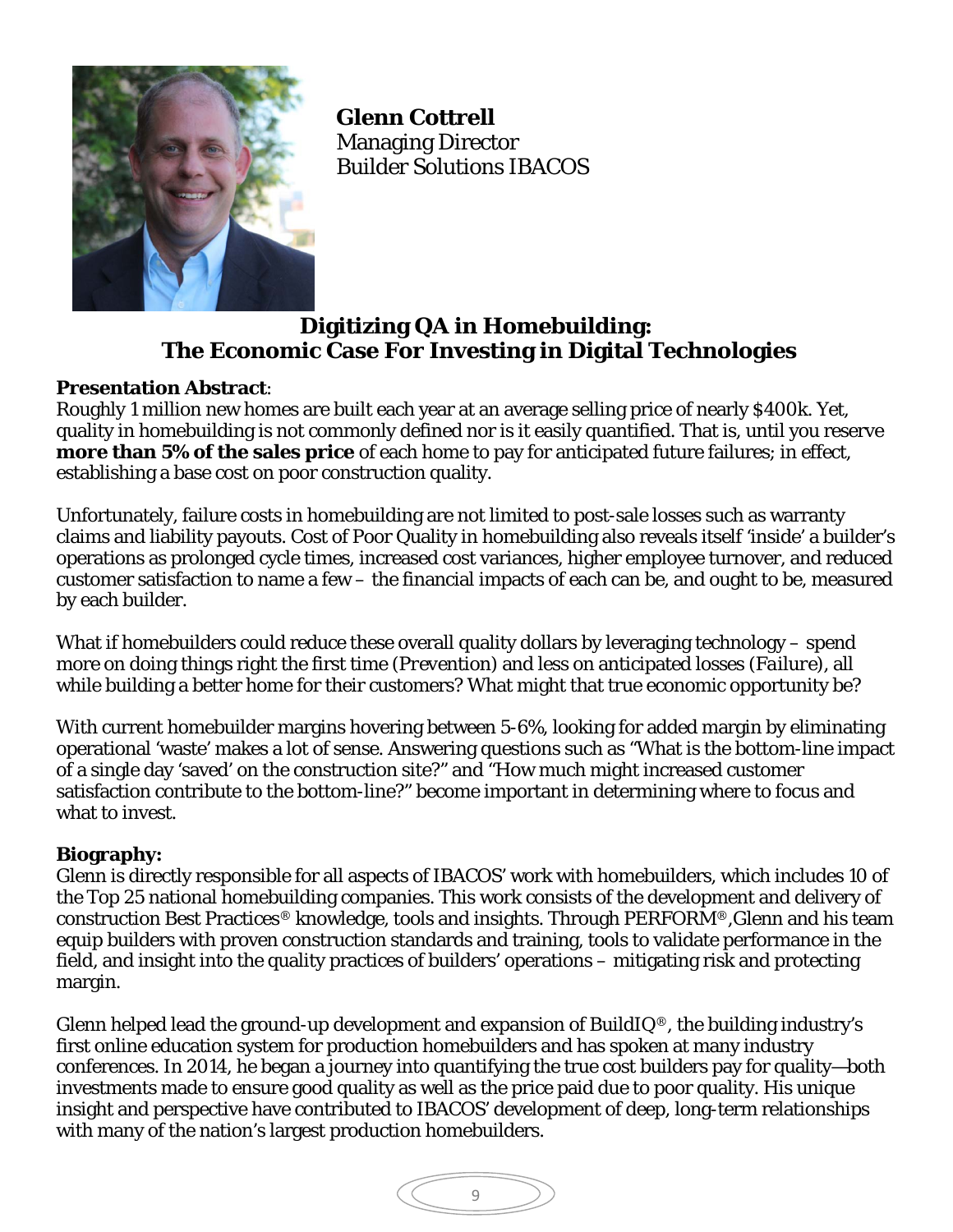

 **Anatoliy Belilovskiy Director** International Institute for Customer-Centered Leadership (IICCL)

# **Strategic Project Management for WOW! Results**

### **Presentation Abstract**:

Transformation leaders, project managers and initiative champions have achieved eye-popping, repeatable, and sustainable results others can only dream about. Their secrets include adoption of a new paradigm and tools for process improvement and innovation projects where the problems are visible but the solution is unknown. The insightful leader needs to be highly effective at:

- $\frac{1}{\sqrt{2}}$  Selecting the critical few issues for focus, from too many choices
- $\overline{\phantom{a}}$  Defining the process problem so well it is half-solved
- $\downarrow$  Avoiding scope creep and team dysfunction
- $\perp$  Incorporating the voice of the customer priorities into process work
- $\perp$  Using new tools, going beyond tired past practices of the last century
- $\overline{\phantom{a}}$  Assuring the remedy is compelling, unimpeachable and executed fast

This session shows you exactly how to do that, providing a new paradigm, roadmap and tools. Success requires a transformation system as well as a systems approach to transformation. You'll get both. See how insightful leaders achieved "impossible" outcomes, excited customers, engaged employees and set new measures of success at high speed others can only dream about. If you are an executive, change agent, innovation leader or Lean Six Sigma MBB impatient for transformative results, this jargon-free session is for you. Take-aways you can immediately apply include:

- **The 8 Dimensions of Excellence** framework that aligns your project with strategic, operations, and customer priorities
- **WE** New **Process Selection Criteria** that enables you to determine which process(es) to improve or innovate for high ROI and satisfaction
- An elegantly simple **Process Mapping** approach that cuts >50% of your mapping/measuring effort and reduces 80% of total process cycle time
- ۰. **A Project Charter** for successful completion of a process improvement project, reducing confusion, chaos, conflict, and scope creep

### **Biography:**

**Tony Belilovskiy** joined the C3 Excellence team following a very successful career in healthcare and business. His diverse expertise includes engineering in metallurgy, ballistics, licensed clinician, healthcare administration, project management, auditor, healthcare consulting, and entrepreneurial business ownership.

Tony holds both Bachelors in Cardiopulmonary Sciences and Masters in Healthcare Management and Administration from Northeastern University in Boston, MA; Associates Degree in Metallurgy from Odessa Polytechnic Institute in Odessa, Ukraine. In addition to all of the above, Tony is also an accomplished classical pianist. He resides in Sarasota, FL with his wife of over 20 years and 3 daughters.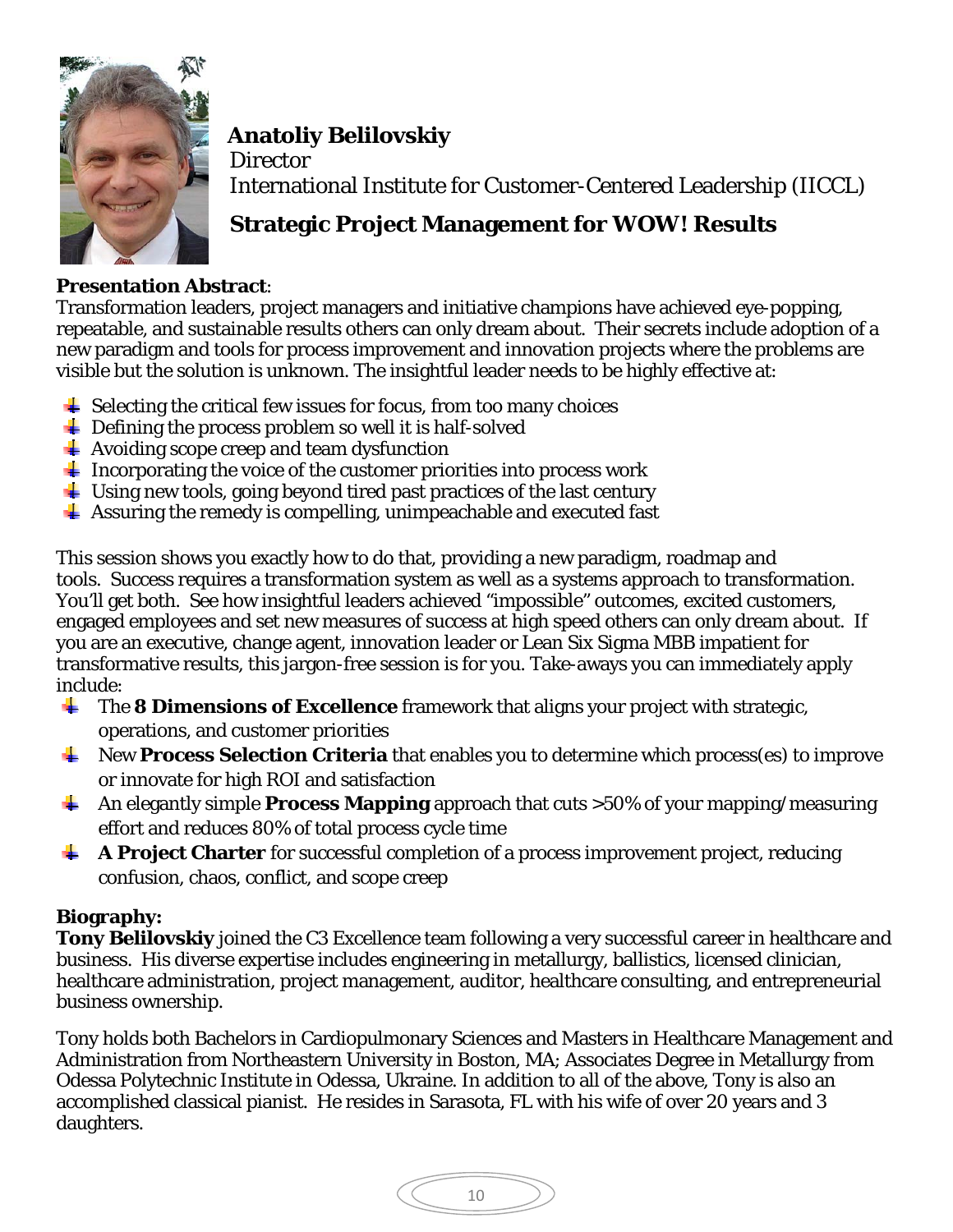# **Vaishali Hegde**

Head of Design Quality Engineering





 **Raluca Coulson** Quality Engineer



 **Jason Bologna** Sr Quality Business Analyst

# **Case Study: Effective use of Digital Tools in Product Development to Reduce CoNQ**

## **Presentation Abstract**:

The presentation focuses on the use of digital tools to reduce CoNQ of a medical device from cradle to grave. Participants will get an overview of the product development process used by Philips Respironics to design and build safe and effective CPAP medical devices used to treat sleep apnea. Tools for requirements tracking, trace matrix generation, defect management, automation in manufacturing, post market failure tracking, data analytics, and error proofing will be covered. All material covered in the presentation is applicable to non-medical industries as well.

# **Biography:**

ľ

**Vaishali Hegde** is the Head of Quality and Compliance at Philips Respironics. She manages a global team of 150 engineers who are responsible for risk, reliability, standards compliance, V&V, design quality, and post market data analytics of medical and consumer products. She has 25 years of engineering and management experience in defense, aerospace, chip manufacturing, and medical industries. She has published several articles and papers and contributed a chapter to a book. She is a senior member of ASQ and is on the board of the ASQ Pittsburgh Chapter. She is also an ASQcertified Reliability Engineer.

**Raluca Coulson** is a senior Manufacturing Quality Engineer at one of Philips Respironics Sleep and Respiratory Care manufacturing facilities near Pittsburgh PA. She is responsible for managing compliance to QMS processes on several Ventilation and Diagnostic product lines. She is an ASQ Certified Quality Engineer (2008), ASQ Certified Quality Auditor (2013), and a Manufacturing Engineer by education (B.S. in Manufacturing Engineering and M.S. in Engineering Management from Robert Morris University, Pittsburgh PA). She is currently serving as the SWE Pittsburgh Treasurer (since 2017).

**Jason Bologna** is a Senior Quality Business Analyst for Philips. He plays a lead role in generating and running Monthly/Quarterly Business Review Meetings to measure and communicate product quality and field performance. Data Trends, KPI's, Control Charts and other process metrics are used in implementing Analytics for Continuous Improvement and New Product Development. Jason led multiple projects to automate and streamline product quality data analytics to ensure real time analysis.